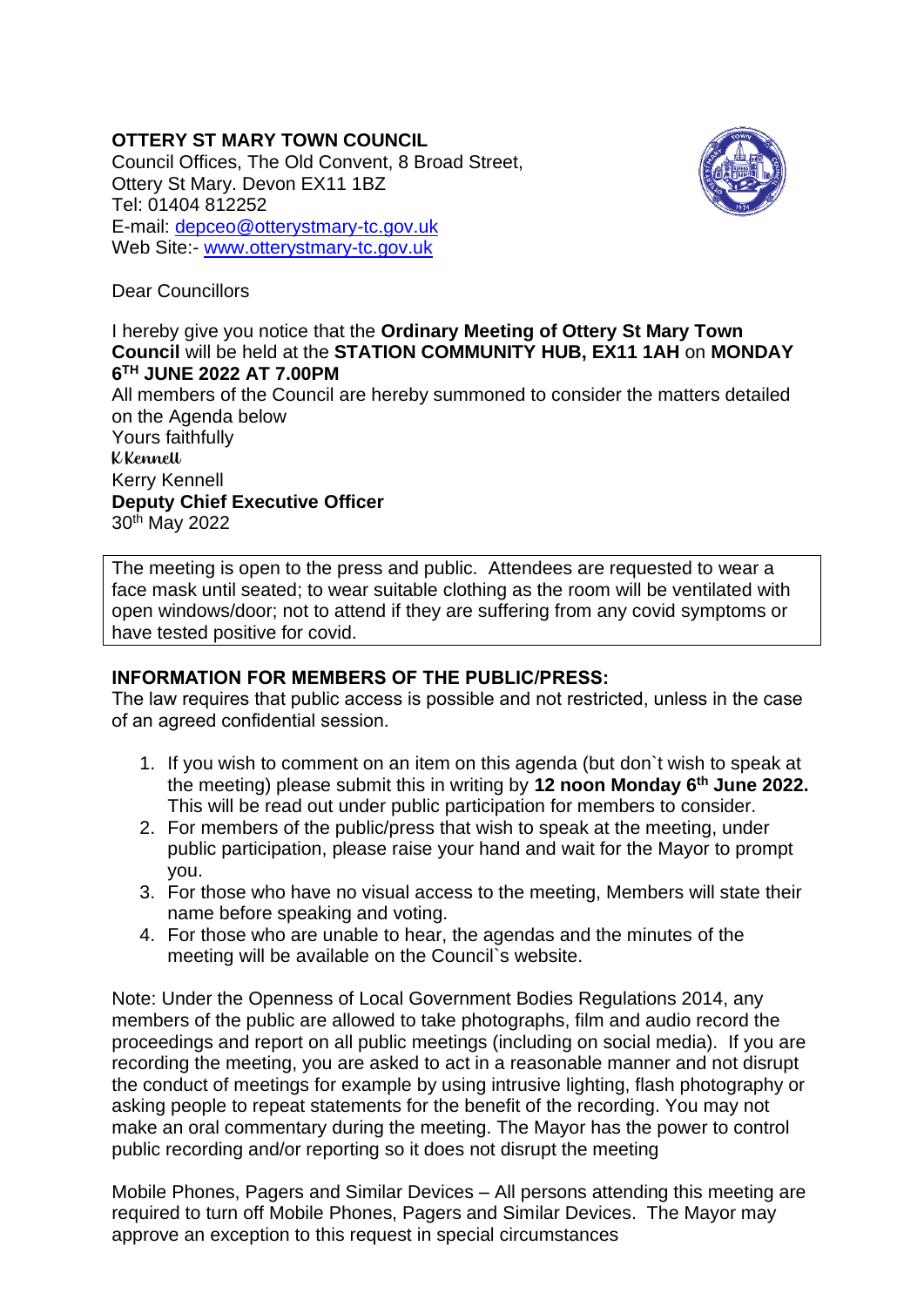- 1. To receive apologies for absence
- 2. To receive Declarations of interest for items on the Agenda and receipt of requests for new Disclosable Pecuniary Interests (DPIs) dispensations for items on the Agenda
- 3. In consideration of the Public Bodies (Admission to Meetings) Act 1960 (publicity would be prejudicial to the public interest by reason of the confidential nature of the business to be transacted): to agree any items to be dealt with after the public and press have been excluded
- 4. To allow members of the public present to submit questions/comments for consideration *Individual contributions will be limited to 3 minutes*
- 5. To receive the Minutes of the Annual Meeting of the Town Council of  $6<sup>th</sup>$  May 2022 (minute refs *22/05/01 – 22/05/49*), and to approve the signing of the Minutes by the Mayor as a correct record
- 6. To receive Reports from EDDC and DCC Councillors
- 7. To note the Minutes of the Planning Committee Meeting of 28<sup>th</sup> April 2022 (minute refs *P22/04/010 – P22/04/19*), 16th May 2022 (minute refs *P22/05/01 - P22/05/09*) and 31st May 2022 (minute refs *P22/05/10 - P22/05/18*)
- 8. Property and Land Committee:
- a) To note the minutes of the Property and Land Committee Meeting of 26<sup>th</sup> May 2022 (minute refs *PL22/05/01 - PL22/05/ 16*)
- b) To approve (if appropriate) any recommendations from the Property and Land Committee Meeting
- 9. Human Resources Committee:
- a) To note the minutes of the Human Resources Committee Meeting of  $27<sup>th</sup>$  May 2022 (minute refs *HR22/05/01 - HR22/05/07*)
- b) To approve (if appropriate) any recommendations from the Human Resources **Committee**
- 10.Station Community Hub Management Committee to receive an update

- a) Update and approval of any recommendations or pertinent matters (to be a regular agenda item)
- b) To consider (and approve if appropriate) the reprioritisation of current Section 106 projects taking into consideration that no suitable site for play area in Alfington has been identified
- 12.Regeneration and Climate Action Committee to receive an update
- 13.Police matters
- 14.Confirmation of decisions made under the Scheme of Delegation
- 15.Financial Matters:
- a) To consider and approve the May 2022 Council Schedule of Payments
- b) To approve the Q4 2021/22 quarterly accounts

<sup>11.</sup>S106: